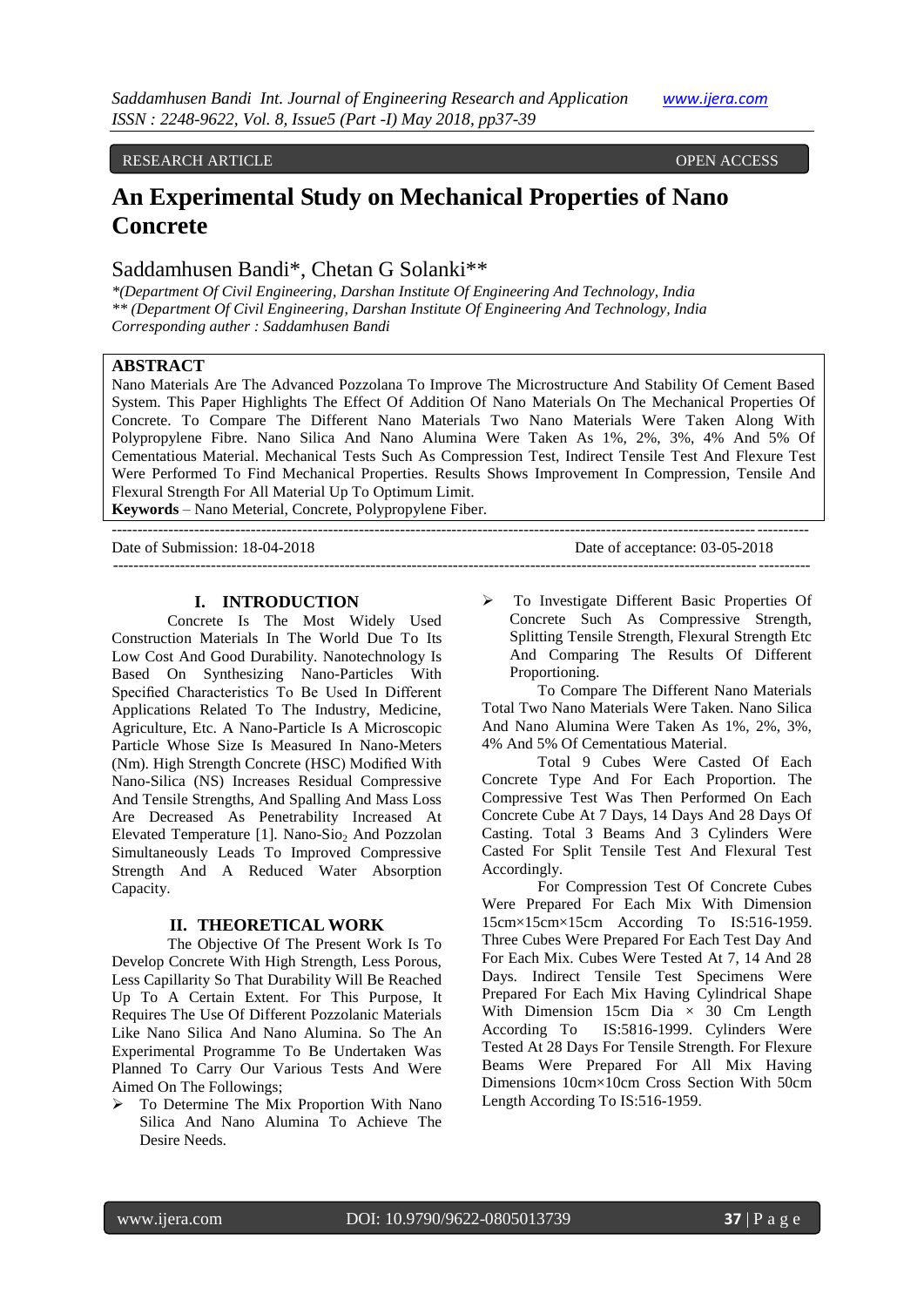| <b>TABLE 1 MIX PROPORTION FOR M60</b> |  |  |  |  |  |  |  |  |
|---------------------------------------|--|--|--|--|--|--|--|--|
|                                       |  |  |  |  |  |  |  |  |

| Mix             | Cement | Micrifine | Nano   | Nano    | Sand  |                  | Coarse Aggregate | Water | Chemical<br>Admixture |  |
|-----------------|--------|-----------|--------|---------|-------|------------------|------------------|-------|-----------------------|--|
| No.             |        |           | Silica | Alumina |       | 10 <sub>mm</sub> | 20 <sub>mm</sub> |       |                       |  |
| PC              | 436.6  | 48.5      | 0.00   | 0.00    | 713.4 | 617              | 617              | 135.8 | 2.9                   |  |
| NS <sub>1</sub> | 432.23 | 48.5      | 4.37   | 0.00    | 713.4 | 617              | 617              | 135.8 | ٠                     |  |
| NS <sub>2</sub> | 427.87 | 48.5      | 8.73   | 0.00    | 713.4 | 617              | 617              | 135.8 | ٠                     |  |
| <b>NS3</b>      | 423.50 | 48.5      | 13.10  | 0.00    | 713.4 | 617              | 617              | 135.8 | ۰                     |  |
| NS4             | 419.14 | 48.5      | 17.46  | 0.00    | 713.4 | 617              | 617              | 135.8 | ٠                     |  |
| NS <sub>5</sub> | 414.77 | 48.5      | 21.83  | 0.00    | 713.4 | 617              | 617              | 135.8 | ٠                     |  |
| <b>NA1</b>      | 432.23 | 48.5      | 0.00   | 4.37    | 713.4 | 617              | 617              | 135.8 | ٠                     |  |
| NA2             | 427.87 | 48.5      | 0.00   | 8.73    | 713.4 | 617              | 617              | 135.8 | ۰                     |  |
| NA3             | 423.50 | 48.5      | 0.00   | 13.10   | 713.4 | 617              | 617              | 135.8 | ٠                     |  |
| <b>NA4</b>      | 419.14 | 48.5      | 0.00   | 17.46   | 713.4 | 617              | 617              | 135.8 | ٠                     |  |
| NA5             | 414.77 | 48.5      | 0.00   | 21.83   | 713.4 | 617              | 617              | 135.8 | ٠                     |  |

# **TABLE 2 MIX PROPORTION FOR M80**

Calculation Based On Peak Load For Indirect Tensile Strength And Flexure Strength Were Done With Following Equation Below.

$$
f_{ct} = \frac{2P}{\pi ld}
$$

$$
f_b = \frac{p \times l}{b \times d^2}
$$

# **III. RESULT AND DISCUSSION**

3.1 Compressive Strength



| Mix<br>N0       | Cement | Micrifine | Nano<br><b>Silica</b> | <b>Nano</b><br>Alumina | Sand  | Coarse<br>Aggregate<br>10 <sub>mm</sub> | Water | <b>Chemical</b><br>Admixture |
|-----------------|--------|-----------|-----------------------|------------------------|-------|-----------------------------------------|-------|------------------------------|
| PC              | 450.00 | 50.0      | 0.00                  | 0.00                   | 744.3 | 1192.6                                  | 130   | 2                            |
| NS1             | 432.10 | 50.0      | 4.50                  | 0.00                   | 744.3 | 1192.6                                  | 130   | ۰                            |
| <b>NS2</b>      | 427.60 | 50.0      | 9.00                  | 0.00                   | 744.3 | 1192.6                                  | 130   | ٠                            |
| NS3             | 423.10 | 50.0      | 13.50                 | 0.00                   | 744.3 | 1192.6                                  | 130   | ٠                            |
| NS4             | 418.60 | 50.0      | 18.00                 | 0.00                   | 744.3 | 1192.6                                  | 130   | ٠                            |
| <b>NS5</b>      | 414.10 | 50.0      | 22.50                 | 0.00                   | 744.3 | 1192.6                                  | 130   | ۰                            |
| NA1             | 432.10 | 50.0      | 0.00                  | 4.50                   | 744.3 | 1192.6                                  | 130   | ٠                            |
| NA <sub>2</sub> | 427.60 | 50.0      | 0.00                  | 9.00                   | 744.3 | 1192.6                                  | 130   | ٠                            |
| NA3             | 423.10 | 50.0      | 0.00                  | 13.50                  | 744.3 | 1192.6                                  | 130   | ۰                            |
| NA4             | 418.60 | 50.0      | 0.00                  | 18.00                  | 744.3 | 1192.6                                  | 130   | ۰                            |
| NA5             | 414.10 | 50.0      | 0.00                  | 22.50                  | 744.3 | 1192.6                                  | 130   | ٠                            |

Compressive Strength Of Nano Concrete At 7 And 28 Days Are Shown In FIG. 1. The Values Are Average Of 3 Cube Strength At Each Testing Day. It Can Be Found That The Compressive Strength Of Nano Concrete Increases In Almost All Cases As Compared To Ordinary Concrete.

Concrete Containing Nano Silica Increases The Strength Up To 9.81% And 19.30% For 7 Days And 28 Days Respectively In M60 And 7.23% And 13.23% For 7 Days And 28 Days Respectively In M80. The Reason For Increased Strength Is Pozzolanic Reaction Of Nano Silica. Nano Materials Reacts With Calcium Hydroxide Ca $(OH)$ <sub>2</sub> Crystals Which Forms C-S-H Gel. Nano Materials Also Act As A Filler Of Voids In Concrete Which Makes Concrete Denser. It Can Be Seen From The FIG 1 And 2 That The Optimum Dose Of Nano Silica In Concrete Is 3% By Weight Of All Cementitious Materials As Results Beyond 3% Decreases With Further Increase In Nano Silica Content. Decrease In Strength May Be Due To Increase In Week Zone Zones In Concrete With Increased Nano Silica Content As It Imparts Negative Effects On Hydration Process. Nano Alumina Also Shows Same Behavior As Nano Silica With Maximum Dosage Of Nano Alumina Found As 2%.

### 3.2 Tensile Strength

Table 3 And 4 Shows Values Of Tensile Strength For Nano Concrete With All Mixes And Result Increases In All Cases. Addition Of Nano Silica And Alumina Also Contribute Towards The Tensile Strength As Can Be Seen From The Results And Maximum Percentage Increase Can Be Seen In 3% Nano Silica And 3% Nano Alumina Which Are 38.34 And 19.25 Respectively For M60. In Case Of M80 Maximum Percentage Increase Can Be Seen In 3% Nano Silica And 2% Nano Alumina Which Are 20.36 And 13.26 Respectively.